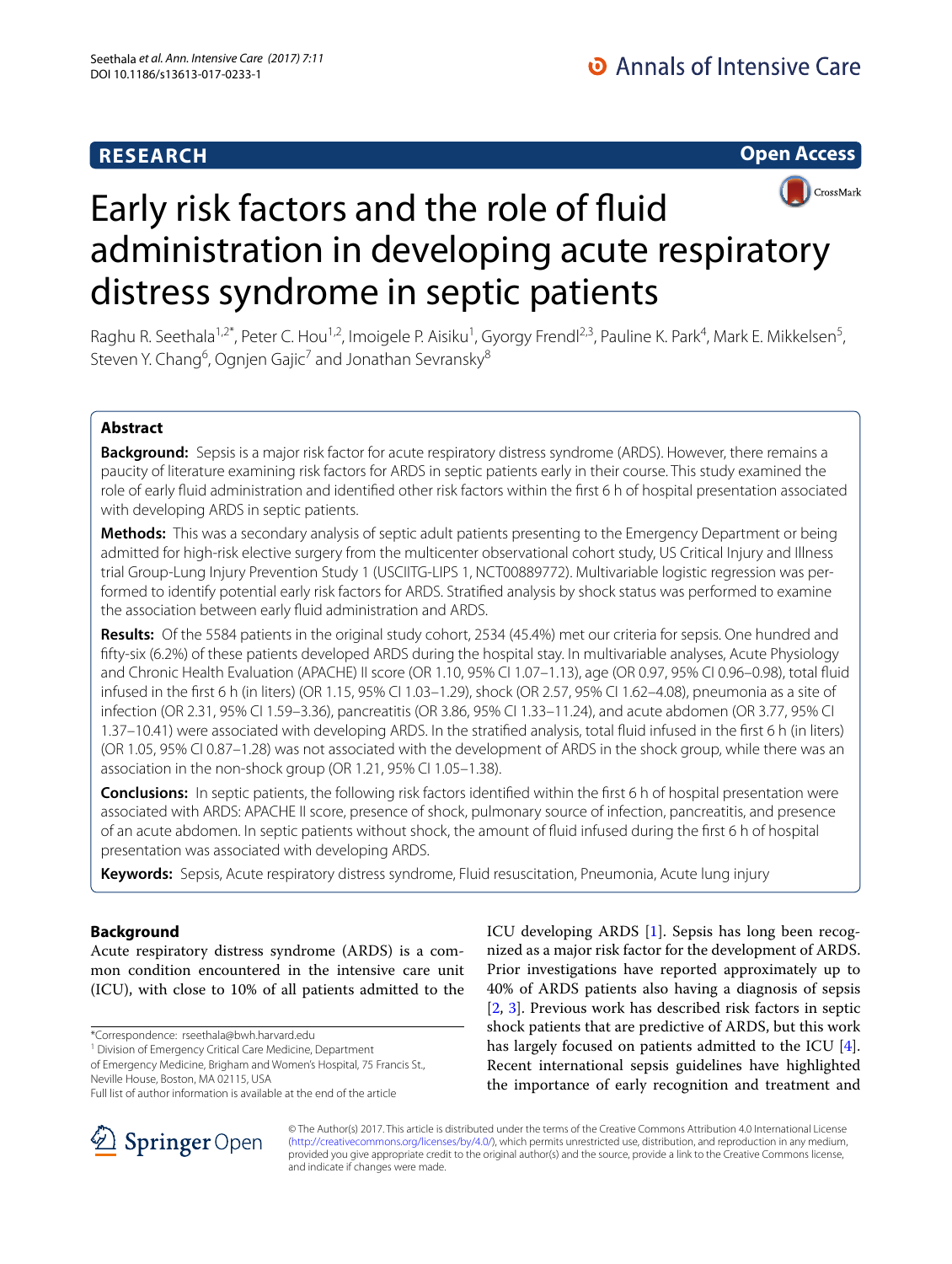have specifically focused on the first 3 and 6 h of care [\[5](#page-7-4)]. Multiple studies have demonstrated improved mortality and outcomes with increased adherence to these guidelines [[6,](#page-7-5) [7\]](#page-7-6). It is likely that during this critical 6-h period of initial presentation there are readily identifiable risk factors in the sepsis population that predispose them to developing ARDS. Despite these observations, literature examining risk factors for ARDS in septic patients early in their course like in the emergency department remains sparse. There have been preliminary data on the epidemiology of ARDS in septic patients in the emergency department, but these studies have been limited by their retrospective nature, only including a single center, and small sample size [\[8](#page-7-7), [9\]](#page-7-8).

Early fluid administration may be an important modifiable risk factor for the development of ARDS in sepsis patients. There has been recent debate regarding the optimal fluid strategy in septic patients. One of the most important components of sepsis resuscitation bundles is fluid resuscitation. Three recently published sepsis trials found that protocolized resuscitation did not perform any better than usual or standard care by physicians [[10–](#page-7-9) [12\]](#page-7-10). The mortality rates in these studies were much lower than prior studies, and this has led to speculation that the early aggressive volume resuscitation instituted in these studies partially explains this observed lower mortality. On the other hand, there have been several studies demonstrating worse outcomes with larger fluid resuscitation and positive fluid balance during ICU stay in septic patients [\[13](#page-7-11)[–16](#page-7-12)]. Sepsis is a highly inflamed state, with increased capillary permeability. Excessive volume administration could lead to increased pulmonary edema and subsequent ARDS. In spite of this, the role of volume resuscitation and developing ARDS during the early period of sepsis has not been extensively studied.

In a large multicenter cohort of septic patients, we sought to identify risk factors readily detectable during the first 6 h of hospital presentation that were associated with the development of ARDS and examine the association of fluid administration during the first 6 h and ARDS.

#### **Methods**

## **Study design and setting**

This was a secondary analysis of a multicenter observational cohort study, US Critical Injury and Illness trial Group-Lung Injury Prevention Study 1 (USCIITG-LIPS 1, NCT00889772) [\[17](#page-7-13)]; patients were enrolled prospectively in 19 hospitals and retrospectively (after hospital discharge) in three hospitals over a 6-month period, beginning in March 2009. The hospitals included both community and academic medical centers with 20 of the hospitals located in the USA and two hospitals located in Turkey. The study was approved by the institutional review board at each participating institution. Approval was also granted for ancillary studies such as the present investigation.

#### **Study patients**

The original study included consecutive adult patients with one or more study-defined ARDS risk factors admitted to the hospital through the Emergency Department or admitted for high-risk elective surgery. This was a subgroup analysis that included patients with sepsis as an ARDS risk factor. These patients were followed during their initial hospital stay to assess for the development of ARDS. We defined sepsis as those with the presence of known or suspected infection with 2 or more systemic inflammatory response syndrome (SIRS) criteria or the diagnosis of pneumonia at the time of enrollment. Patients with the diagnosis of ARDS at the time of initial presentation were excluded.

#### **Data collection**

As detailed in the original lung injury prediction score (LIPS) study [[17\]](#page-7-13), demographics, comorbidities, and clinical variables were collected during the first 6 h of initial evaluation. Data were entered into a secure electronic database (REDCap).

#### **Outcome**

The primary outcome was development of ARDS during the hospital stay. ARDS was defined according to the Berlin definition [\[18\]](#page-7-14). The Berlin definition was retrospectively applied to the data, as this definition was not yet published at the time of the data collection.

#### **Statistical analysis**

Continuous data were reported as means and standard deviations. Categorical data were reported as counts and percentages. As appropriate, Student's *t* tests and Chi-square tests were used to compare characteristics between the ARDS and non-ARDS groups. Logistic regression was performed to examine the association of potential risk factors and development of ARDS in this sepsis cohort. We a priori hypothesized the following risk factors would be associated with ARDS in septic patients: Acute Physiology and Chronic Health Evaluation (APACHE) II score, age, total fluid infused during first 6 h, presence of shock, race, gender, pneumonia as site of infection, and blood product transfusion. Shock was defined as presence of hypotension (systolic blood pressure <90 mmHg, or decrease of 40 mmHg from baseline, or mean arterial pressure <65 mmHg) with evidence of inadequate tissue perfusion on physical examination (altered mental status not explained by other causes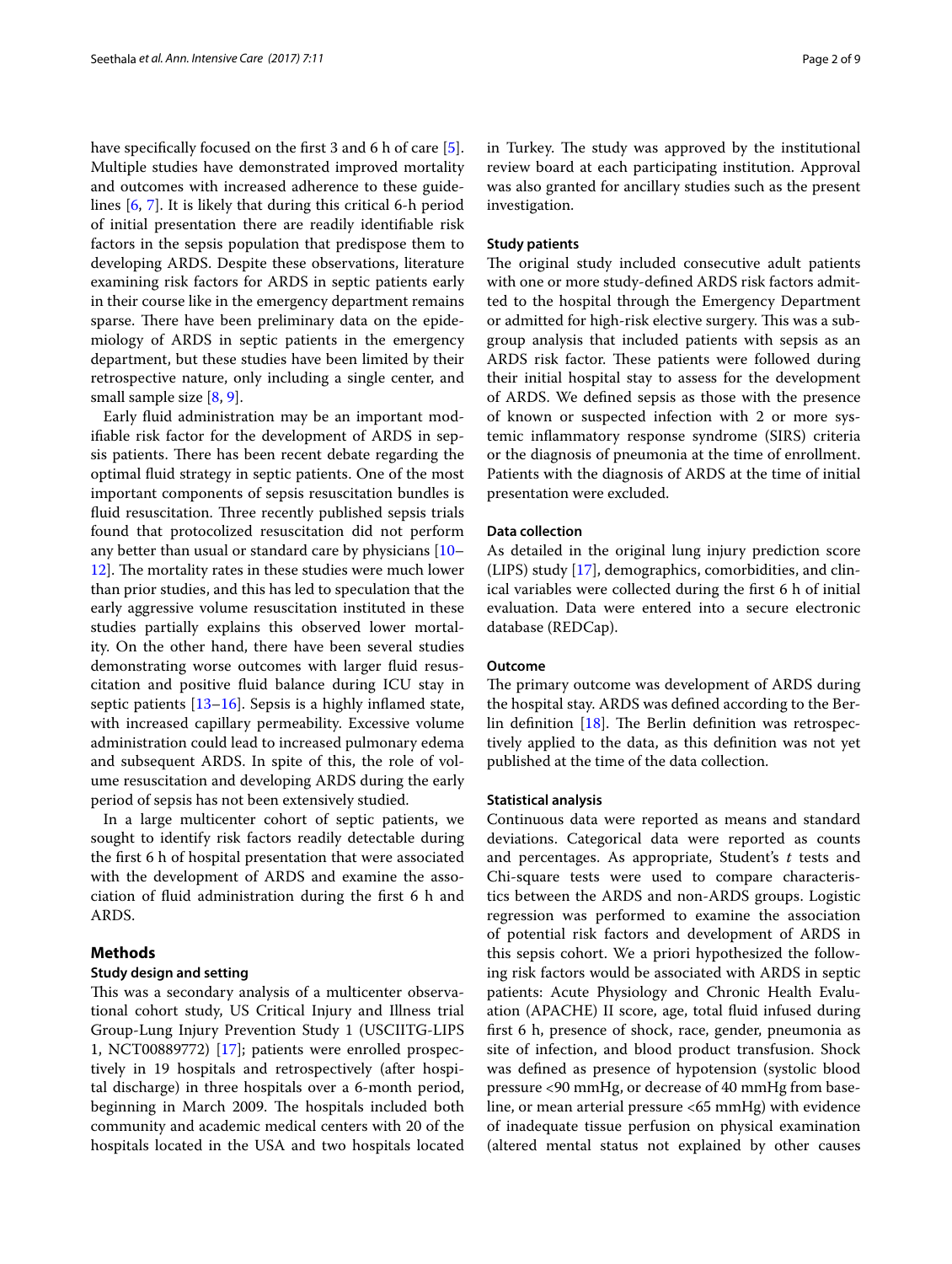other than the hemodynamic status and urine output less than 0.5 ml/Kg/min). The definitions of all clinical variables are available in the online data supplement of the original study [[17\]](#page-7-13). Total fluid infused during first 6 h was calculated by adding the total amount of crystalloid, colloid, and other infusions received during that time period. We additionally examined the risk factors identified in the original LIPS study that were associated with ARDS [[17](#page-7-13)].

We performed univariable analysis of the risk factors identified in the original LIPS study. Risk factors with a *p* value <0.2 were then entered into a multivariable model. Additionally, using a forced entry strategy, the a priori hypothesized risk factors were also entered into the multivariable model. We then used stepwise backward elimination, retaining variables with a  $p$  value <0.2, to select the optimal model. Variables in which less than 1% of the study population had the variable present, or in which >30% of the values were missing were excluded from analysis. We additionally hypothesized that the association between total amount of fluid infused during the first 6 h and development of ARDS would differ between the shock and non-shock groups and thus performed a stratified analysis by shock status.

Odds ratio (OR) and 95% CI were reported. Imputation with mean value was used to analyze continuous variables with missing data. Missing indicator method was used to analyze categorical variables with missing data. The following variables had >5% missing data: total fluid infused during first 6 h (28%), alcohol use (10%), blood product transfusion (23%), obesity (20%), tobacco use (7%), and FIO<sub>2</sub> > 0.35 (8%). Sensitivity analysis was performed using complete case analysis. All analyses were performed using SAS version 9.4 (SAS Institute, Cary, NC). In the final model, a *p* value <0.05 was considered significant.

#### **Results**

A total of 5584 patients were included in the original LIPS study cohort (309 of these patients were enrolled retrospectively). Out of 5584, 2534 patients (45.4%) in the original study cohort met our predefined criteria for sepsis and were analyzed (Fig. [1\)](#page-2-0). One hundred and fifty-six (6.2%) of these patients developed ARDS during the hospital stay. Mean time to development of ARDS was  $4.5 \pm 5.3$  days, with approximately 50% of the cases occurring in the first 2 days of hospitalization, and 80% occurring within 5 days. 1209 (47.7%) of the sepsis cohort were admitted to the ICU, and 170 (6.7%) died during their in-hospital stay. Of the patients that developed ARDS, 54 (34.6%) died, while 116 (4.9%) of the patients that did not develop ARDS died. The mean



<span id="page-2-0"></span>hospital length of stay for septic patients with ARDS was 19.1  $\pm$  16.2 days and for those without ARDS was 7.6  $\pm$  8.1 days ( $p < 0.001$ ). Patient characteristics are listed in Table [1.](#page-3-0)

In univariable analysis, APACHE II score, age, total fluid infused during first 6 h, shock, race, gender, pneumonia, blood product transfusion, aspiration, pancreatitis, acute abdomen, tachypnea, hypoxemia, and  $FIO<sub>2</sub>$ >0.35 were all associated with the increased odds of development of ARDS, while the diagnosis of diabetes mellitus was found to be protective against ARDS (Table [2\)](#page-4-0).

The final multivariable model is demonstrated in Table [3](#page-4-1). APACHE II score (OR 1.10, 95% CI 1.07–1.13), age (OR 0.97, 95% CI 0.96–0.98), total fluid infused in the first 6 h (in liters) (OR 1.15, 95% CI 1.03–1.29), shock (OR 2.57, 95% CI 1.62–4.08), pneumonia as a site of infection (OR 2.31, 95% CI 1.59–3.36), pancreatitis (OR 3.86, 95% CI 1.33–11.24), and acute abdomen (OR 3.77, 95% CI 1.37–10.41) were all associated with the development of ARDS. We performed a sensitivity analysis with complete case analysis that yielded similar results (Additional file [1](#page-6-0): Table S1).

We also observed that during the first 6 h of hospital presentation the incidence of ARDS increased with increasing fluid administration (Fig. [2\)](#page-4-2). The stratified analysis according to the presence of shock revealed that the relationship between amount of fluid infused in first 6 h and the development of ARDS was not present within the subgroup of patients with shock (OR 1.05, 95% CI 0.87–1.28) (Table [4](#page-4-3)). This association was still present in the non-shock group (OR 1.21, 95% CI 1.05–1.38).

#### **Discussion**

In this large cohort of patients with sepsis and pneumonia, we found that the rate of developing ARDS was low. Although only 6% of at-risk patients developed ARDS,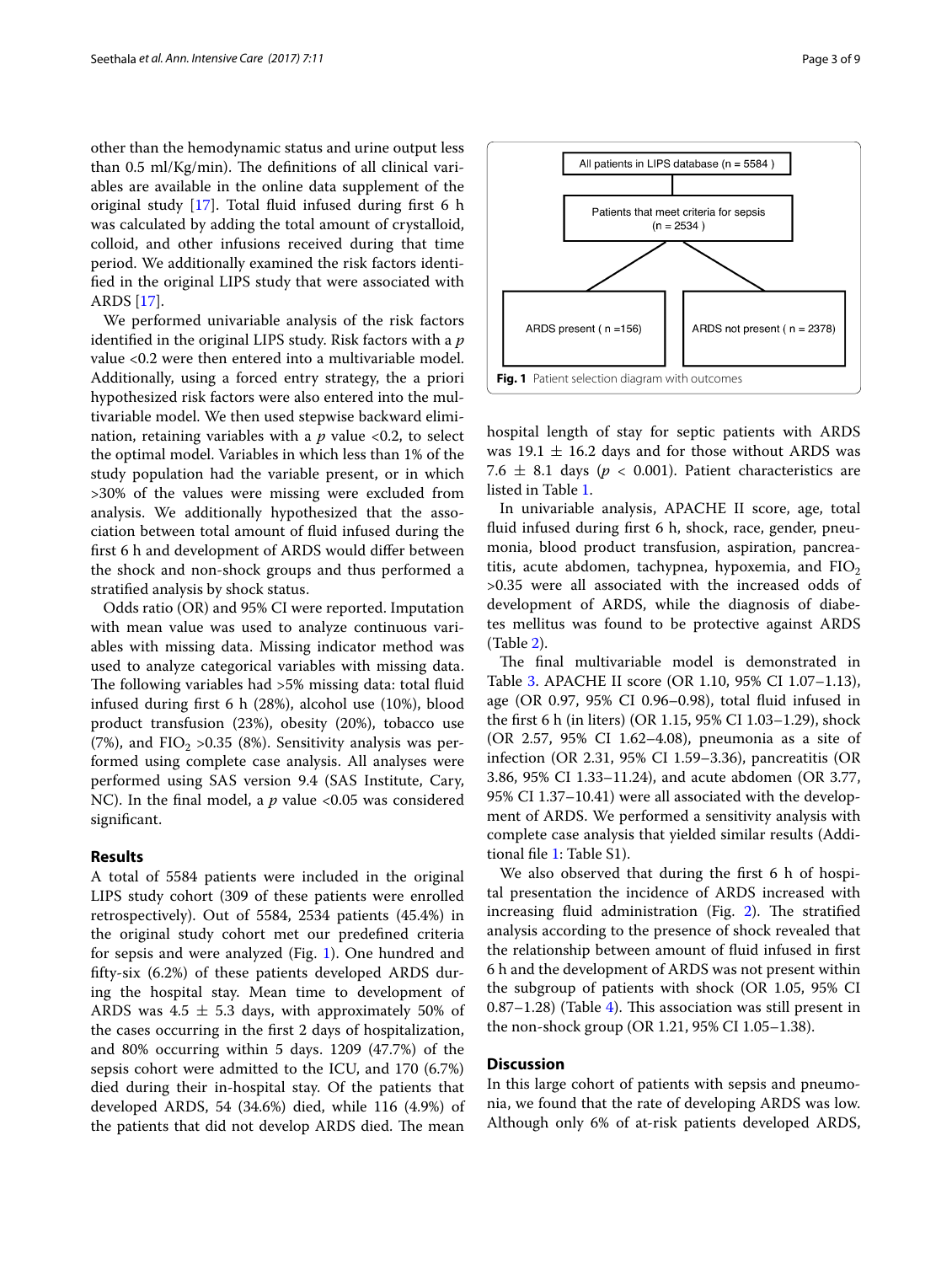#### <span id="page-3-0"></span>**Table 1 Characteristics of patients in the sepsis cohort**

|                                          | Total ( $n = 2534$ ) | ARDS ( $n = 156$ ) | No ARDS ( $n = 2378$ ) | p value   |
|------------------------------------------|----------------------|--------------------|------------------------|-----------|
| <b>APACHE II</b>                         | $11.7 \pm 6.4$       | $16.3 \pm 7.4$     | $11.4 \pm 6.2$         | < 0.001   |
| Age (years)                              | $58.5 \pm 18.8$      | $54.9 \pm 17.3$    | $58.8 \pm 18.9$        | 0.01      |
| Total fluid infused during first 6 h (L) | $1.49 \pm 1.51$      | $2.54 \pm 2.31$    | $1.41 \pm 1.42$        | < 0.001   |
| Race                                     |                      |                    |                        | 0.04      |
| White                                    | 1448 (59.2)          | 97 (63.8)          | 1351 (58.9)            |           |
| Black                                    | 724 (29.6)           | 31 (20.4)          | 693 (30.2)             |           |
| Asian                                    | 35(1.4)              | 3(2.0)             | 32(1.4)                |           |
| Other                                    | 240 (9.8)            | 21 (13.8)          | 219 (9.5)              |           |
| Shock                                    | 234 (9.23)           | 44 (28.2)          | 190 (8.0)              | < 0.001   |
| Male                                     | 1298 (51.2)          | 94 (60.3)          | 1204 (50.6)            | 0.02      |
| Pneumonia as site of infection           | 1234 (48.7)          | 91 (58.33)         | 1143 (48.1)            | 0.01      |
| Alcohol use                              | 596 (26.0)           | 41 (29.3)          | 555 (25.8)             | 0.36      |
| Blood product transfusion                | 51(2.6)              | 10(8.6)            | 41(2.2)                | < 0.001   |
| Aspiration                               | 103(4.1)             | 15 (9.6)           | 88 (3.7)               | < 0.001   |
| Pancreatitis                             | 24(1.0)              | 5(3.2)             | 19(0.8)                | 0.003     |
| Thoracic surgery                         | 6(0.2)               | 0(0.0)             | 6(0.3)                 | 0.53      |
| Spine surgery                            | 3(0.1)               | 2(1.3)             | 1(0.0)                 | < 0.001   |
| Acute abdomen                            | 42 (1.7)             | 6(3.9)             | 36(1.5)                | 0.03      |
| Cardiac surgery                          | 3(0.1)               | 0(0.0)             | 3(0.1)                 | 0.66      |
| Aortic surgery                           | 3(0.1)               | 0(0.0)             | 3(0.1)                 | 0.66      |
| Lung contusion                           | 2(0.1)               | 0(0.0)             | 2(0.1)                 | 0.72      |
| Near drowning                            | 0(0)                 | 0                  | 0                      | <b>NA</b> |
| Brain injury                             | 11(0.4)              | 3(1.9)             | 8(0.34)                | 0.004     |
| Smoke inhalation                         | 4(0.2)               | 1(0.6)             | 3(0.1)                 | 0.12      |
| Long-bone fractures                      | 5(0.2)               | 3(1.9)             | 2(0.1)                 | < 0.001   |
| Obesity (BMI > 30)                       | 598 (23.6)           | 44 (28.2)          | 554 (23.3)             | 0.16      |
| Chemotherapy                             | 131(5.2)             | 10(6.4)            | 121(5.1)               | 0.47      |
| Diabetes mellitus                        | 733 (28.9)           | 33 (21.1)          | 700 (29.4)             | 0.03      |
| Tobacco use                              |                      |                    |                        | 0.83      |
| Never                                    | 1177 (49.7)          | 73 (51.4)          | 1104 (49.6)            |           |
| Former                                   | 652 (27.6)           | 36 (25.4)          | 616 (27.7)             |           |
| Current                                  | 538 (22.7)           | 33 (23.3)          | 505 (22.7)             |           |
| Emergency surgery                        | 41(1.6)              | 5(3.2)             | 36(1.5)                | 0.10      |
| Tachypnea (RR > 30)                      | 239 (9.7)            | 30 (20.0)          | 209 (9.0)              | < 0.001   |
| Hypoxemia (SpO <sub>2</sub> < 95%)       | 861 (34.6)           | 68 (44.2)          | 793 (34.0)             | 0.01      |
| FIO <sub>2</sub> > 0.35                  | 395 (17.0)           | 61(41.2)           | 334 (15.4)             | < 0.001   |
| Hypoalbuminemia                          | 695 (54.9)           | 64 (74.4)          | 631 (53.4)             | < 0.001   |
| Acidosis ( $pH < 7.35$ )                 | 231 (42.5)           | 50 (55.6)          | 181 (40.0)             | 0.006     |

Data are presented as mean ± SD or *n* (%) unless otherwise indicated

*APACHE* Acute Physiology and Chronic Health Evaluation, *BMI* body mass index, *RR* respiratory rate

mortality was significantly higher in those who developed ARDS. We found that APACHE II score, age, higher volume of early fluid administration, pulmonary source of sepsis, shock, pancreatitis, and acute abdomen were all associated with the development of ARDS. Of these exposures, fluid administration appears to be the only potentially modifiable exposure.

Our results highlight the role of the amount of fluid administered to septic patients during the first 6 h of care and the development of ARDS. Other studies support our findings that increased fluid administration may be associated with the development of ARDS. Jia et al. [\[19](#page-8-0)] demonstrated that a positive fluid balance during the first 48 h of mechanically ventilated patients is associated with the development of ARDS. In addition, after initial resuscitation, conservative fluid-management strategies compared to liberal strategies have increased days alive and off the ventilator in patients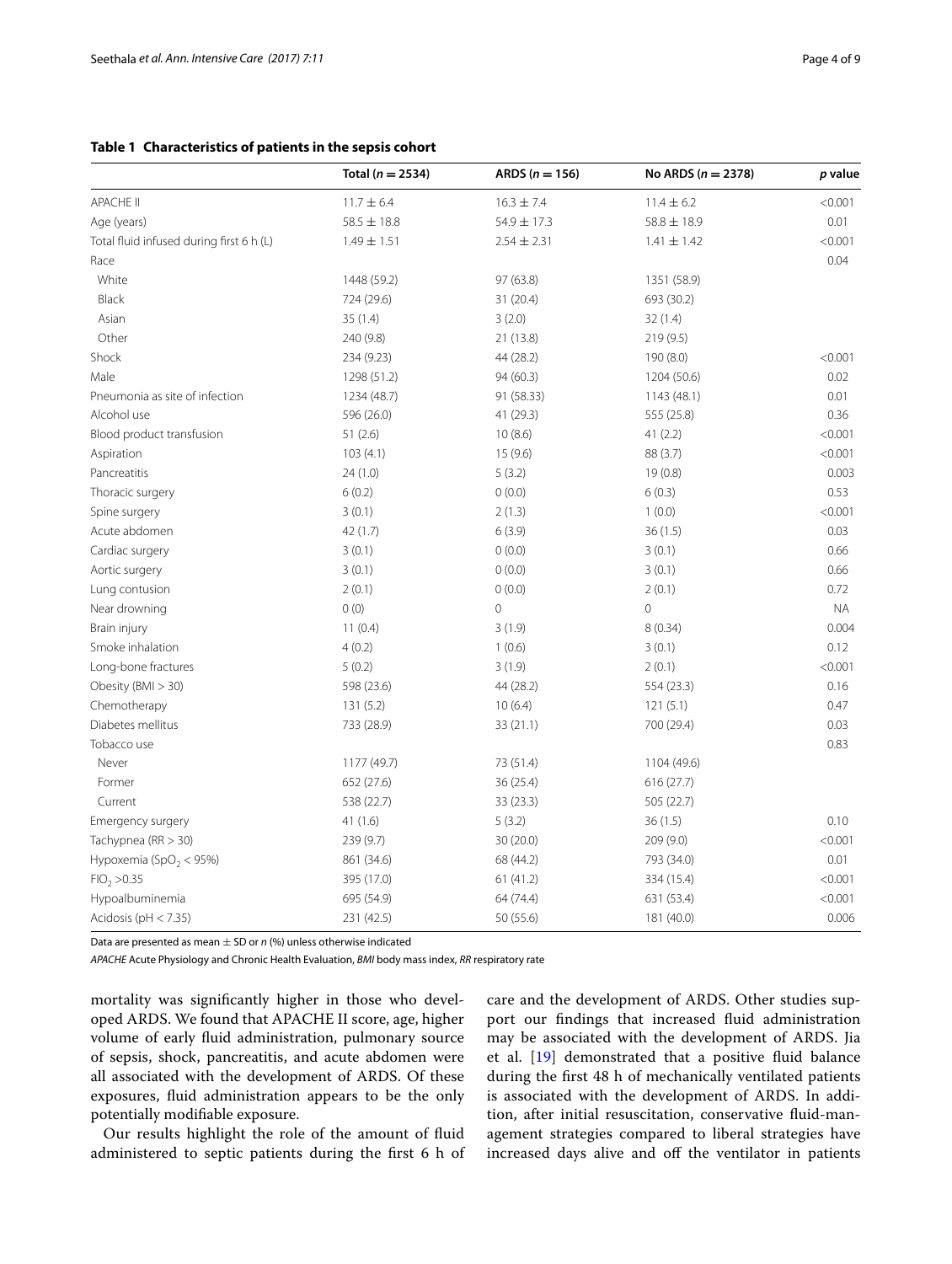| Odds ratio (95% CI)  | p value   |
|----------------------|-----------|
| $1.11(1.08 - 1.13)$  | < 0.001   |
| $0.99(0.98 - 1.0)$   | 0.01      |
| $1.40(1.28 - 1.54)$  | < 0.001   |
|                      |           |
| Reference            | Reference |
| $0.62(0.41 - 0.94)$  | 0.02      |
| 1.31 (0.39-4.34)     | 0.59      |
| $1.34(0.82 - 2.19)$  | 0.25      |
| $4.52(3.10 - 6.61)$  | < 0.001   |
| $1.48(1.06 - 2.06)$  | 0.02      |
| $1.51(1.09 - 2.10)$  | 0.01      |
| $1.19(0.82 - 1.74)$  | 0.36      |
| 4.10 (2.00-8.41)     | < 0.001   |
| 2.77 (1.56-4.91)     | < 0.001   |
| $4.11(1.51 - 11.16)$ | 0.003     |
| 2.60 (1.08-6.27)     | 0.03      |
| $1.29(0.90 - 1.86)$  | 0.16      |
| $1.28(0.66 - 2.49)$  | 0.47      |
| $0.64(0.43 - 0.95)$  | 0.03      |
|                      |           |
| Reference            | Reference |
| $0.88(0.59 - 1.33)$  | 0.56      |
| $0.99(0.65 - 1.51)$  | 0.81      |
| $2.16(0.83 - 5.57)$  | 0.11      |
| $2.52(1.65 - 3.86)$  | < 0.001   |
| $1.54(1.11 - 2.14)$  | 0.01      |
| $3.86(2.72 - 5.46)$  | < 0.001   |
|                      |           |

<span id="page-4-0"></span>**Table 2 Univariable logistic regression of early risk factors for ARDS in sepsis cohort**

For continuous variables, the odds ratio indicates the increased odds of ARDS for a 1-unit increase of the variable

*APACHE* Acute Physiology and Chronic Health Evaluation, *BMI* body mass index, *RR* respiratory rate

with established ARDS, many of whom had sepsis as a risk factor [[20\]](#page-8-1). Multiple studies have demonstrated that increasing extravascular lung water is associated with mortality in ARDS patients [\[21](#page-8-2)–[23\]](#page-8-3). A positive fluid balance has also been associated with increased mortality in septic shock patients [[13\]](#page-7-11).

Conversely, early resuscitation in sepsis has been shown to decrease inflammatory markers [\[24](#page-8-4)]. Therefore, fluid resuscitation during this early phase of sepsis may actually be beneficial and decrease the risk of ARDS by limiting the inflammatory cascade. One study demonstrated in septic patients with the diagnosis of ARDS aggressive fluid resuscitation in the first 6 h followed by conservative fluid management in the next 7 days was the optimal fluid therapy in terms of mortality [\[25](#page-8-5)]. A prior investigation demonstrated that inadequate resuscitation for patients in septic shock was an independent risk

<span id="page-4-1"></span>**Table 3 Multivariable logistic regression of early risk factors for ARDS in sepsis cohort**

|                                          | Odds ratio (95% CI)  | p value   |
|------------------------------------------|----------------------|-----------|
| <b>APACHE II</b>                         | $1.10(1.07 - 1.13)$  | < 0.001   |
| Age (years)                              | $0.97(0.96 - 0.98)$  | < 0.001   |
| Total fluid infused during first 6 h (L) | $1.15(1.03 - 1.29)$  | 0.01      |
| Shock                                    | $2.57(1.62 - 4.08)$  | < 0.001   |
| Gender (male)                            | $1.30(0.92 - 1.85)$  | 0.14      |
| Race                                     |                      |           |
| White                                    | Reference            | Reference |
| Black                                    | $0.56(0.36 - 0.87)$  | 0.08      |
| Asian                                    | $1.14(0.32 - 4.11)$  | 0.58      |
| Other                                    | $1.14(0.66 - 1.96)$  | 0.29      |
| Pneumonia as site of infection           | 2.31 (1.59-3.36)     | < 0.001   |
| Pancreatitis                             | $3.86(1.33 - 11.24)$ | 0.01      |
| Acute abdomen                            | $3.77(1.37 - 10.41)$ | 0.01      |
| Diabetes mellitus                        | $0.74(0.48 - 1.12)$  | 0.16      |
| Tachypnea (RR > 30)                      | 1.41 (1.00-1.97)     | 0.05      |

For continuous variables, the odds ratio indicates the increased odds of ARDS for a 1-unit increase in the variable

*APACHE* Acute Physiology and Chronic Health Evaluation, *RR* respiratory rate



### <span id="page-4-3"></span><span id="page-4-2"></span>**Table 4 Shock subgroup analysis: multivariable analysis of total volume in first 6 h and the development of ARDS**

|          | Odds ratio (95% CI) | p value         |
|----------|---------------------|-----------------|
| Shock    | $1.05(0.87 - 1.28)$ | 0.60            |
| No shock | $1.21(1.05 - 1.38)$ | 0 <sub>01</sub> |

The odds ratio indicates the increased odds of ARDS for a 1-l increase in volume of fluids administered

factor for ARDS [[4\]](#page-7-3). Another study demonstrated that total volume of fluid infused during the first 24 h of care of severe sepsis and septic shock patients did not increase risk of ARDS [[26](#page-8-6)].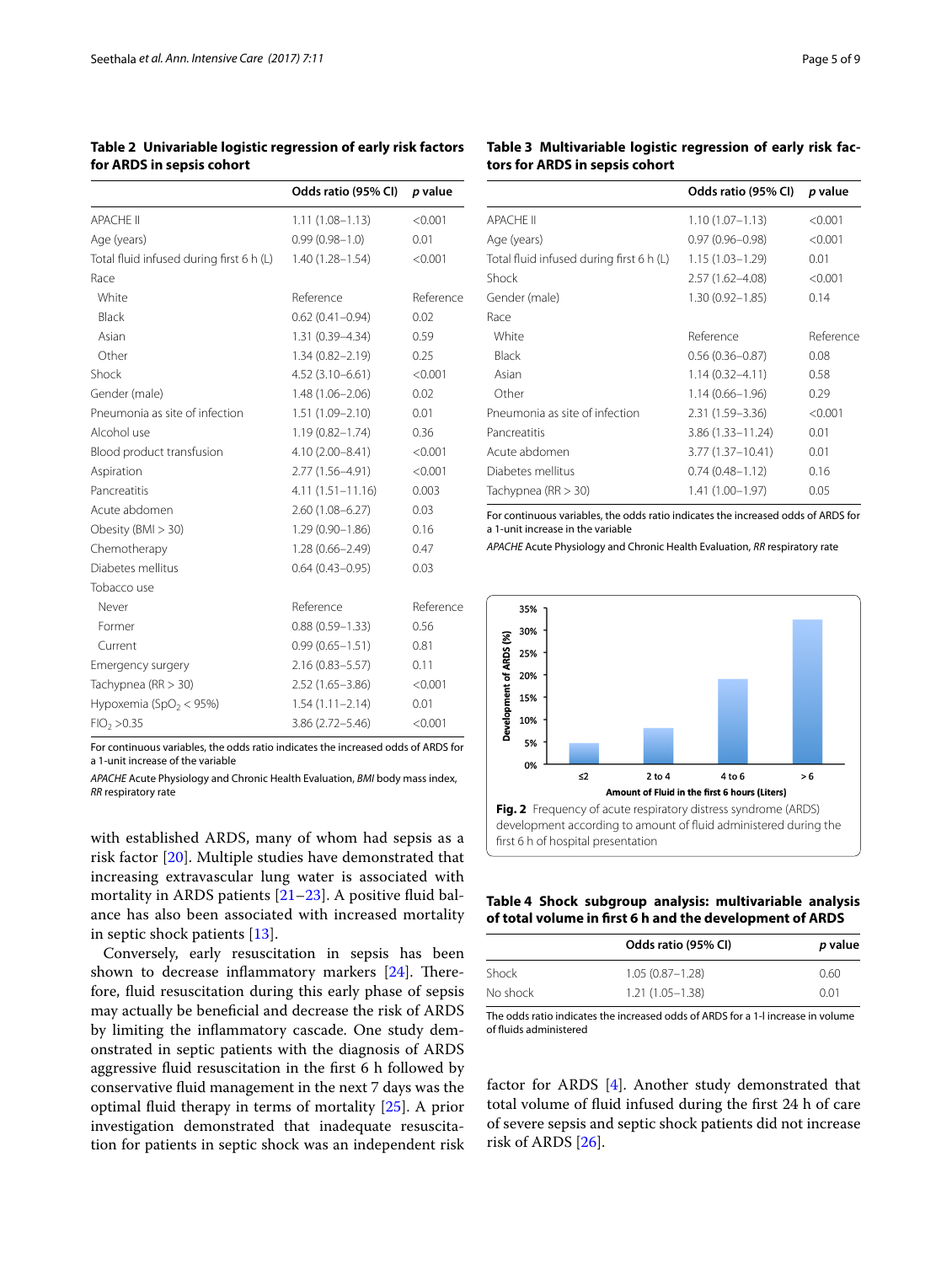Our stratified analysis showed that fluid administration during the first 6 h was not significantly associated with ARDS in the subgroup of patients with shock. However, we did demonstrate that the association between amount of fluid infused in the first 6 h and the development of ARDS was present in patients without shock. This may suggest that septic patients without shock are at the highest risk of ARDS with early excessive fluid administration. It is important to note that only 9% of our patients had shock. Larger size studies with sufficient power are necessary to examine this issue. Interestingly, this phenomenon has also been observed in patients with severe blunt trauma. A multicenter prospective study demonstrated that blunt trauma patients with prehospital hypotension and higher crystalloid infusion did not have an increased incidence of ARDS, while blunt trauma patients without prehospital hypotension and higher crystalloid infusion did have a higher incidence of ARDS [[27](#page-8-7)].

Despite multiple randomized control trials comparing different early resuscitation protocols for septic patients, this relationship between early fluid resuscitation in septic patients and ARDS has not been well studied. Unfortunately, none of these trials specifically looked at ARDS as an outcome. The original early goal-directed therapy (EGDT) trial did not measure the incidence of ARDS directly, but did report the need for mechanical ventilation [\[28\]](#page-8-8). The patients randomized to the EGDT group received more fluids in the first 6 h and had a significantly decreased requirement of mechanical ventilation. This suggests in that patient population early aggressive fluid administration was not associated with respiratory impairment and in fact was associated with improved respiratory outcomes. Our results do not contradict those findings. The patients in the EGDT study were considerably sicker than our cohort. They had an initial APACHE score of 21 and an overall mortality of 37%. As we have demonstrated in our study, it is in the less sick patients without shock in which we observed the association of increased early fluids and ARDS. The subsequent three sepsis trials comparing standard care to EGDT did not demonstrate a significant association between EGDT and respiratory outcomes  $[10-12]$  $[10-12]$  $[10-12]$ . This may be due to the fact that there was not a large difference in amount of fluid received between the control and interventional arms. In the PROMISE and ARISE trials, the difference in the amount of fluids given in the first 6 h between the control and intervention groups was between 200 and 250 cc. However, in the PROCESS trial there were three arms: EGDT, another protocolized resuscitation, and standard care. The standard care group had a significantly lower volume infused in the first 6 h: 2.3L (standard care) versus 2.8L (EGDT) and 3.3L (other protocolized resuscitation) ( $p < 0.001$ ) and had a trend toward less respiratory failure. At this point, it is unclear what the optimal fluid strategy is during the early phase of sepsis to prevent ARDS. It likely depends on several factors including severity of illness and hemodynamic status.

Our findings are also consistent with prior investigations that demonstrated severity of illness, pneumonia as a source of infection, and shock at presentation as risk factors for ARDS in septic patients [\[8](#page-7-7)]. We additionally found that pancreatitis and acute abdomen were risk factors for ARDS in this cohort. This is not surprising, given that lung and abdomen have been identified as the most frequent sources of infection in patients with ARDS [\[29\]](#page-8-9). The contribution of pulmonary sepsis to ARDS is likely multifactorial. Septic patients with pneumonia have a direct lung injury from the pneumonia itself and then indirect lung injury from the sepsis inflammatory cascade, which can both lead to ARDS. It has also long been known that ARDS is a major complication of severe pancreatitis. ARDS has been reported to be the major cause of death of acute pancreatitis patients that die within one week of presentation [\[30,](#page-8-10) [31\]](#page-8-11).

Blood product administration is a known risk factor for lung injury and progression to ARDS in critically ill patients [\[19](#page-8-0), [32–](#page-8-12)[34\]](#page-8-13). Our study found an association with ARDS in univariable analysis, but our multivariable analysis did not. We were likely underpowered to demonstrate such an association, since only 2.6% of our patients received blood products. In contrast to our results, Iscimen et al. [\[4](#page-7-3)] found that blood product transfusion in the septic shock population independently predicted ARDS. Their study differed from ours in that it only evaluated patients in septic shock, and over 50% of the patients received some blood product transfusion.

Our study has several strengths. This was a large multicenter study, and the majority of data were prospectively collected. Additionally, our study is generalizable to patients with the entire spectrum of sepsis, since our study included sepsis and septic shock. Our study also has some limitations. First, we did not collect data on some important risk factors that have been associated with ARDS in sepsis including time to antibiotics and lactate level. Second, we have incomplete data on some of the covariates. We dealt with the missing data using established epidemiologic methods. We also performed a sensitivity analysis with complete case analysis and found that our results were similar. Third, there is risk for misclassification from medical chart review. This risk was reduced since the vast majority of these patients were enrolled prospectively with close follow-up. Fourth, there is the limitation that most ARDS investigations share regarding the reproducibility of diagnosis of ARDS. In order to mitigate this limitation, mandatory structured training in ARDS assessment was instituted and siteprincipal investigators were responsible for ensuring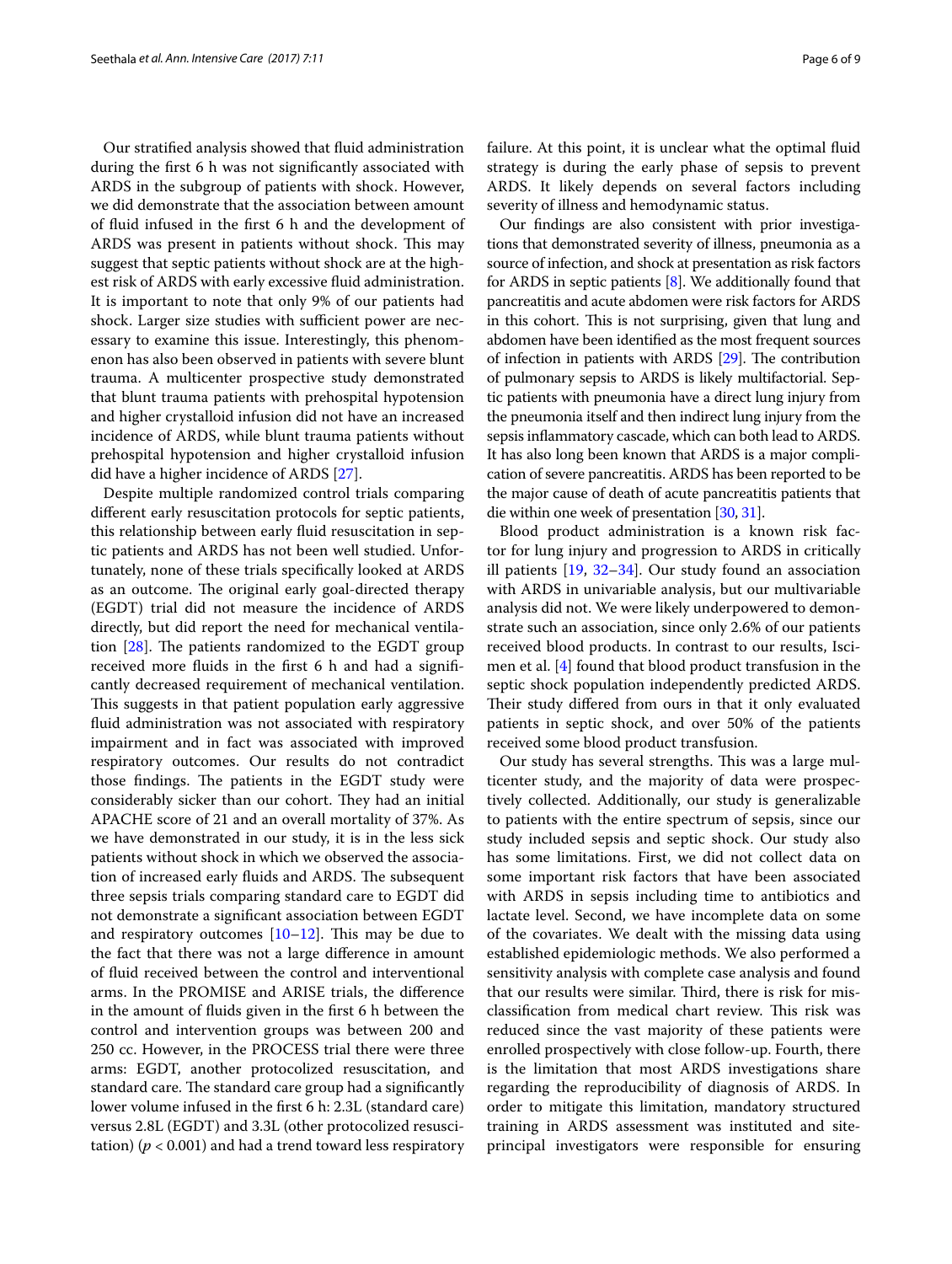quality. Finally, we are able to demonstrate association, but not demonstrate causality. Future studies, including advanced adjustment techniques, are warranted to confirm the relationship between initial fluid administration and ARDS development. However, because the application of propensity score methods for continuous exposures is less well developed than their use for binary exposures, we adjusted for potential confounders using multivariable logistic regression models [\[35](#page-8-14)].

#### **Conclusions**

In septic patients, we demonstrated that the following variables present upon initial hospital presentation: Severity of illness, age, pulmonary source of sepsis, presence of shock, pancreatitis, and acute abdomen were associated with developing ARDS. In septic patients without shock, we also identified another important association between a potentially modifiable risk factor, the amount of fluid infused in the first 6 h, and the development of ARDS. Future investigations should focus on determining the optimal early resuscitation strategies for septic patients based on severity of sepsis and examine the outcome of ARDS.

#### **Additional file**

<span id="page-6-0"></span>**[Additional file 1: Table S1.](http://dx.doi.org/10.1186/s13613-017-0233-1)** Sensitivity analysis using complete case analysis (1603 total patients included). Multivariable logistic regression of early risk factors for ARDS in sepsis cohort.

#### **Abbreviations**

ARDS: acute respiratory distress syndrome; APACHE: Acute Physiology and Chronic Health Evaluation; ICU: intensive care unit; LIPS: lung injury prediction score; OR: odds ratio; SIRS: systemic inflammatory response syndrome.

#### **Authors' contributions**

RS, PH, and JS contributed to the study design and concept. RS, MM, and JS contributed to analysis and interpretation of data. RS, PH, IA, GF, PP, MM, SC, OG, and JS contributed to the writing and review. All authors read and approved the final manuscript.

#### **Author details**

Division of Emergency Critical Care Medicine, Department of Emergency Medicine, Brigham and Women's Hospital, 75 Francis St., Neville House, Boston, MA 02115, USA. <sup>2</sup> Surgical ICU Translational Research (STAR) Center, Brigham and Women's Hospital, Boston, MA, USA.<sup>3</sup> Department of Anesthesiology, Perioperative and Pain Medicine, Brigham and Women's Hospital, Boston, MA, USA. 4 Division of Acute Care Surgery, Department of Surgery, University of Michigan Health System, Ann Arbor, MI, USA. <sup>5</sup> Division of Pulmonary, Allergy, and Critical Care Medicine, Department of Medicine, Perelman School of Medicine, University of Pennsylvania, Philadelphia, PA, USA. 6 Division of Pulmonary and Critical Care, Department of Medicine, UCLA, Los Angeles, CA, USA. 7 Division of Pulmonary and Critical Care Medicine, Department of Medicine, Mayo Clinic, Rochester, MN, USA. <sup>8</sup> Division of Pulmonary, Allergy and Critical Care, Department of Medicine, Emory University, Atlanta, GA, USA.

#### **Acknowledgements**

We thank the US Critical Illness and Injury Trials Group: Lung Injury Prevention Study for collaborating with us on this investigation (see ["Appendix](#page-6-1)" for a listing of collaborating investigators and clinical centers).

#### **Competing interests**

The authors declare that they have no competing interests.

# <span id="page-6-1"></span>**Appendix: US Critical Illness and Injury Trials Group: Lung Injury Prevention Study Participating Centers and Investigators**

Mayo Clinic, Rochester, Minnesota: Adil Ahmed, M.D.; Ognjen Gajic, M.D.; Michael Malinchoc, M.S.; Daryl J. Kor, M.D.; Bekele Afessa, M.D.; Rodrigo Cartin-Ceba, M.D.; Rickey E. Carter, Ph.D.; Departments of Internal Medicine, Health Sciences Research and Anesthesiology

University of Missouri, Missouri, Columbia: University of Missouri-Columbia: Ousama Dabbagh, M.D., M.S.P.H., Associate Professor of Clinical Medicine; Nivedita Nagam, M.D.; Shilpa Patel, M.D.; Ammar Kar; and Brian Hess

University of Michigan, Ann Arbor, Michigan: Pauline K. Park, M.D., F.A.C.S., F.C.C.S., Co-Director, Surgical Intensive Care Unit, Associate Professor, Surgery; Julie Harris, Clinical Research Coordinator; Lena Napolitano, M.D.; Krishnan Raghavendran, M.B.B.S.; Robert C. Hyzy, M.D.; James Blum, M.D.; Christy Dean

University of Texas Southwestern Medical Center in Dallas, Dallas, Texas: Adebola Adesanya, M.D.; Srikanth Hosur, M.D.; Victor Enoh, M.D.; Department of Anesthesiology, Division of Critical Care Medicine

University of Medicine and Dentistry of New Jersey, New Jersey: Steven Y. Chang, Ph.D., M.D., Assistant Professor, MICU Director, Pulmonary and Critical Care Medicine; Amee Patrawalla, M.D., M.P.H.; Marie Elie, M.D.

Brigham and Women's Hospital, Boston, Massachusetts: Peter C. Hou, M.D.; Jonathan M. Barry, B.A.; Ian Shempp, B.S.; Atul Malhotra, M.D.; Gyorgy Frendl, M.D., Ph.D.; Departments of Emergency Medicine, Surgery, Internal Medicine and Anesthesiology,

Perioperative and Pain Medicine, Division of Burn, Trauma, and Surgical Critical Care

Wright State University Boonshoft School of Medicine and Miami Valley Hospital, Dayton, Ohio: Harry Anderson III, M.D., Professor of Surgery; Kathryn Tchorz, M.D., Associate Professor of Surgery; Mary C. McCarthy, M.D., Professor of Surgery; David Uddin, Ph.D., D.A.B.C.C., C.I.P., Director of Research

Wake Forest University Health Sciences, Winston-Salem, North Carolina: J. Jason Hoth, M.D., Assistant Professor of Surgery; Barbara Yoza, Ph.D., Study Coordinator

University of Pennsylvania, Philadelphia, Pennsylvania: Mark Mikkelsen, M.D., M.S.C.E., Assistant Professor of Medicine, Pulmonary, Allergy, and Critical Care Division; Jason D. Christie, M.D.; David F. Gaieski, M.D.; Paul Lanken, M.D.; Nuala Meyer, M.D.; Chirag Shah, M.D.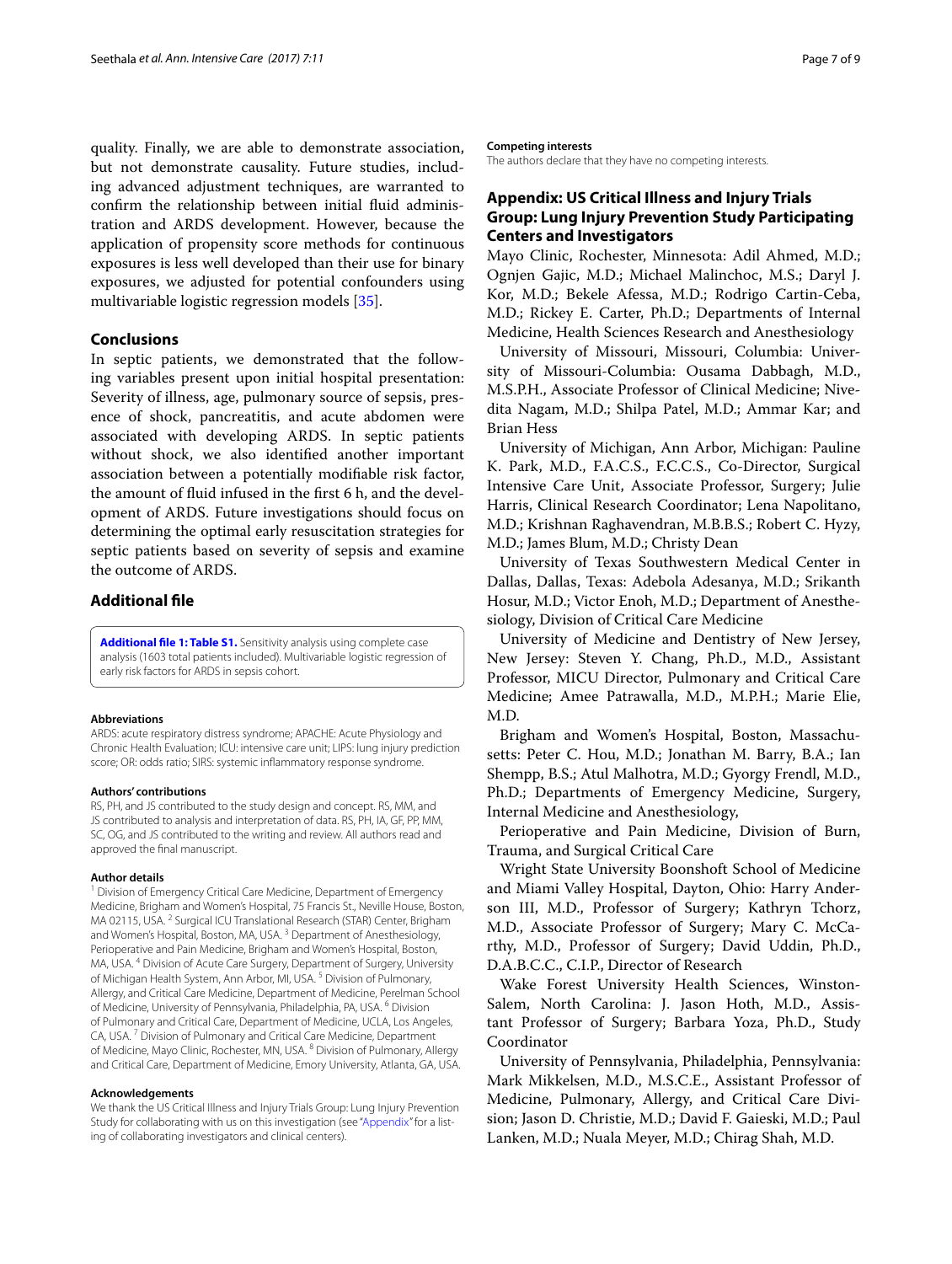Temple University School of Medicine, Philadelphia, Pennsylvania: Nina T. Gentile, M.D., Associate Professor and Director, Clinical Research, Department of Emergency Medicine, Temple University School of Medicine; Karen Stevenson, M.D., Resident, Department of Emergency Medicine; Brent Freeman, B.S., Research Coordinator; Sujatha Srinivasan, M.D., Resident, Department of Emergency Medicine

Mount Sinai School of Medicine, New York, New York: Michelle Ng Gong, M.D., M.S., Assistant Professor, Pulmonary, Critical Care, and Sleep Medicine, Department of Medicine

Beth Israel Deaconess Medical Center, Boston, Massachusetts: Daniel Talmor, M.D., Director of Anesthesia and Critical Care, Associate Professor of Anaesthesia, Harvard Medical School, Boston, Massachusetts; S. Patrick Bender, M.D.; Mauricio Garcia, M.D.

Massachusetts General Hospital Harvard Medical School, Boston, Massachusetts: Ednan Bajwa, M.D., M.P.H., Instructor in Medicine; Atul Malhotra, M.D., Assistant Professor; B. Taylor Thompson, Associate Professor; David C. Christiani, M.D., M.P.H., Professor

University of Washington, Harborview, Seattle, Washington: Timothy R. Watkins, M.D., Acting Instructor, Department of Medicine, Division of Pulmonary and Critical Care Medicine; Steven Deem, M.D.; Miriam Treggiari, M.D., M.P.H.

Mayo Clinic Jacksonville: Emir Festic, M.D.; Augustine Lee, M.D.; John Daniels, M.D.

Akdeniz University, Antalyia, Turkey: Melike Cengiz, M.D., Ph.D.; Murat Yilmaz, M.D.

Uludag University, Bursa, Turkey: Remzi Iscimen, M.D. Bridgeport Hospital, Yale New Haven Health, New Haven, Connecticut: David Kaufman, M.D., Section Chief, Pulmonary, Critical Care, and Sleep Medicine, Medical Director, Respiratory Therapy

Emory University, Atlanta, Georgia: Annette Esper, M.D.; Greg Martin, M.D.

University of Illinois at Chicago, Chicago, Illinois: Ruxana Sadikot, M.D., M.R.C.P.

University of Colorado, Boulder, Colorado: Ivor Douglas, M.D.

Johns Hopkins University: Jonathan Sevransky, M.D., M.H.S., Assistant Professor of Medicine, Medical Director, JHBMC MICU.

Received: 18 July 2016 Accepted: 7 January 2017 Published online: 23 January 2017

#### **References**

- <span id="page-7-0"></span>1. Brun-Buisson C, Minelli C, Bertolini G, Brazzi L, Pimentel J, Lewandowski K, et al. Epidemiology and outcome of acute lung injury in European intensive care units. Results from the ALIVE study. Intensive Care Med. 2004;30(1):51–61. doi[:10.1007/s00134-003-2022-6](http://dx.doi.org/10.1007/s00134-003-2022-6).
- <span id="page-7-1"></span>2. Hudson LD, Milberg JA, Anardi D, Maunder RJ. Clinical risks for development of the acute respiratory distress syndrome. Am J Respir Crit Care Med. 1995;151(2 Pt 1):293–301. doi:[10.1164/ajrccm.151.2.7842182.](http://dx.doi.org/10.1164/ajrccm.151.2.7842182)
- <span id="page-7-2"></span>3. Rubenfeld GD, Caldwell E, Peabody E, Weaver J, Martin DP, Neff M, et al. Incidence and outcomes of acute lung injury. N Engl J Med. 2005;353(16):1685–93. doi:[10.1056/NEJMoa050333.](http://dx.doi.org/10.1056/NEJMoa050333)
- <span id="page-7-3"></span>4. Iscimen R, Cartin-Ceba R, Yilmaz M, Khan H, Hubmayr RD, Afessa B, et al. Risk factors for the development of acute lung injury in patients with septic shock: an observational cohort study. Crit Care Med. 2008;36(5):1518– 22. doi:[10.1097/CCM.0b013e31816fc2c0.](http://dx.doi.org/10.1097/CCM.0b013e31816fc2c0)
- <span id="page-7-4"></span>5. Dellinger RP, Levy MM, Rhodes A, Annane D, Gerlach H, Opal SM, et al. Surviving sepsis campaign: international guidelines for management of severe sepsis and septic shock: 2012. Crit Care Med. 2013;41(2):580–637. doi:[10.1097/CCM.0b013e31827e83af.](http://dx.doi.org/10.1097/CCM.0b013e31827e83af)
- <span id="page-7-5"></span>6. Levy MM, Rhodes A, Phillips GS, Townsend SR, Schorr CA, Beale R, et al. Surviving Sepsis Campaign: association between performance metrics and outcomes in a 7.5-year study. Crit Care Med. 2015;43(1):3–12. doi:[10.1097/CCM.0000000000000723.](http://dx.doi.org/10.1097/CCM.0000000000000723)
- <span id="page-7-6"></span>7. Damiani E, Donati A, Serafini G, Rinaldi L, Adrario E, Pelaia P, et al. Effect of performance improvement programs on compliance with sepsis bundles and mortality: a systematic review and meta-analysis of observational studies. PLoS ONE. 2015;10(5):e0125827. doi:[10.1371/journal.](http://dx.doi.org/10.1371/journal.pone.0125827) [pone.0125827](http://dx.doi.org/10.1371/journal.pone.0125827).
- <span id="page-7-7"></span>8. Mikkelsen ME, Shah CV, Meyer NJ, Gaieski DF, Lyon S, Miltiades AN, et al. The epidemiology of acute respiratory distress syndrome in patients presenting to the emergency department with severe sepsis. Shock. 2013;40(5):375–81. doi:[10.1097/SHK.0b013e3182a64682.](http://dx.doi.org/10.1097/SHK.0b013e3182a64682)
- <span id="page-7-8"></span>9. Fuller BM, Mohr NM, Dettmer M, Kennedy S, Cullison K, Bavolek R, et al. Mechanical ventilation and acute lung injury in emergency department patients with severe sepsis and septic shock: an observational study. Acad Emerg Med. 2013;20(7):659–69. doi[:10.1111/acem.12167](http://dx.doi.org/10.1111/acem.12167).
- <span id="page-7-9"></span>10. Pro CI, Yealy DM, Kellum JA, Huang DT, Barnato AE, Weissfeld LA, et al. A randomized trial of protocol-based care for early septic shock. N Engl J Med. 2014;370(18):1683–93. doi[:10.1056/NEJMoa1401602](http://dx.doi.org/10.1056/NEJMoa1401602).
- 11. Investigators A, Group ACT, Peake SL, Delaney A, Bailey M, Bellomo R, et al. Goal-directed resuscitation for patients with early septic shock. N Engl J Med. 2014;371(16):1496–506. doi[:10.1056/NEJMoa1404380.](http://dx.doi.org/10.1056/NEJMoa1404380)
- <span id="page-7-10"></span>12. Mouncey PR, Osborn TM, Power GS, Harrison DA, Sadique MZ, Grieve RD, et al. Trial of early, goal-directed resuscitation for septic shock. N Engl J Med. 2015;372(14):1301–11. doi[:10.1056/NEJMoa1500896](http://dx.doi.org/10.1056/NEJMoa1500896).
- <span id="page-7-11"></span>13. Boyd JH, Forbes J, Nakada TA, Walley KR, Russell JA. Fluid resuscitation in septic shock: a positive fluid balance and elevated central venous pressure are associated with increased mortality. Crit Care Med. 2011;39(2):259–65. doi:[10.1097/CCM.0b013e3181feeb15.](http://dx.doi.org/10.1097/CCM.0b013e3181feeb15)
- 14. Micek ST, McEvoy C, McKenzie M, Hampton N, Doherty JA, Kollef MH. Fluid balance and cardiac function in septic shock as predictors of hospital mortality. Crit Care. 2013;17(5):R246. doi:[10.1186/cc13072.](http://dx.doi.org/10.1186/cc13072)
- 15. de Oliveira FS, Freitas FG, Ferreira EM, de Castro I, Bafi AT, de Azevedo LC, et al. Positive fluid balance as a prognostic factor for mortality and acute kidney injury in severe sepsis and septic shock. J Crit Care. 2015;30(1):97– 101. doi:[10.1016/j.jcrc.2014.09.002.](http://dx.doi.org/10.1016/j.jcrc.2014.09.002)
- <span id="page-7-12"></span>16. Sirvent JM, Ferri C, Baro A, Murcia C, Lorencio C. Fluid balance in sepsis and septic shock as a determining factor of mortality. Am J Emerg Med. 2015;33(2):186–9. doi[:10.1016/j.ajem.2014.11.016.](http://dx.doi.org/10.1016/j.ajem.2014.11.016)
- <span id="page-7-13"></span>17. Gajic O, Dabbagh O, Park PK, Adesanya A, Chang SY, Hou P, et al. Early identification of patients at risk of acute lung injury: evaluation of lung injury prediction score in a multicenter cohort study. Am J Respir Crit Care Med. 2011;183(4):462–70. doi[:10.1164/rccm.201004-0549OC](http://dx.doi.org/10.1164/rccm.201004-0549OC).
- <span id="page-7-14"></span>18. Force ADT, Ranieri VM, Rubenfeld GD, Thompson BT, Ferguson ND, Caldwell E, et al. Acute respiratory distress syndrome: the Berlin definition. JAMA. 2012;307(23):2526–33. doi:[10.1001/jama.2012.5669](http://dx.doi.org/10.1001/jama.2012.5669).